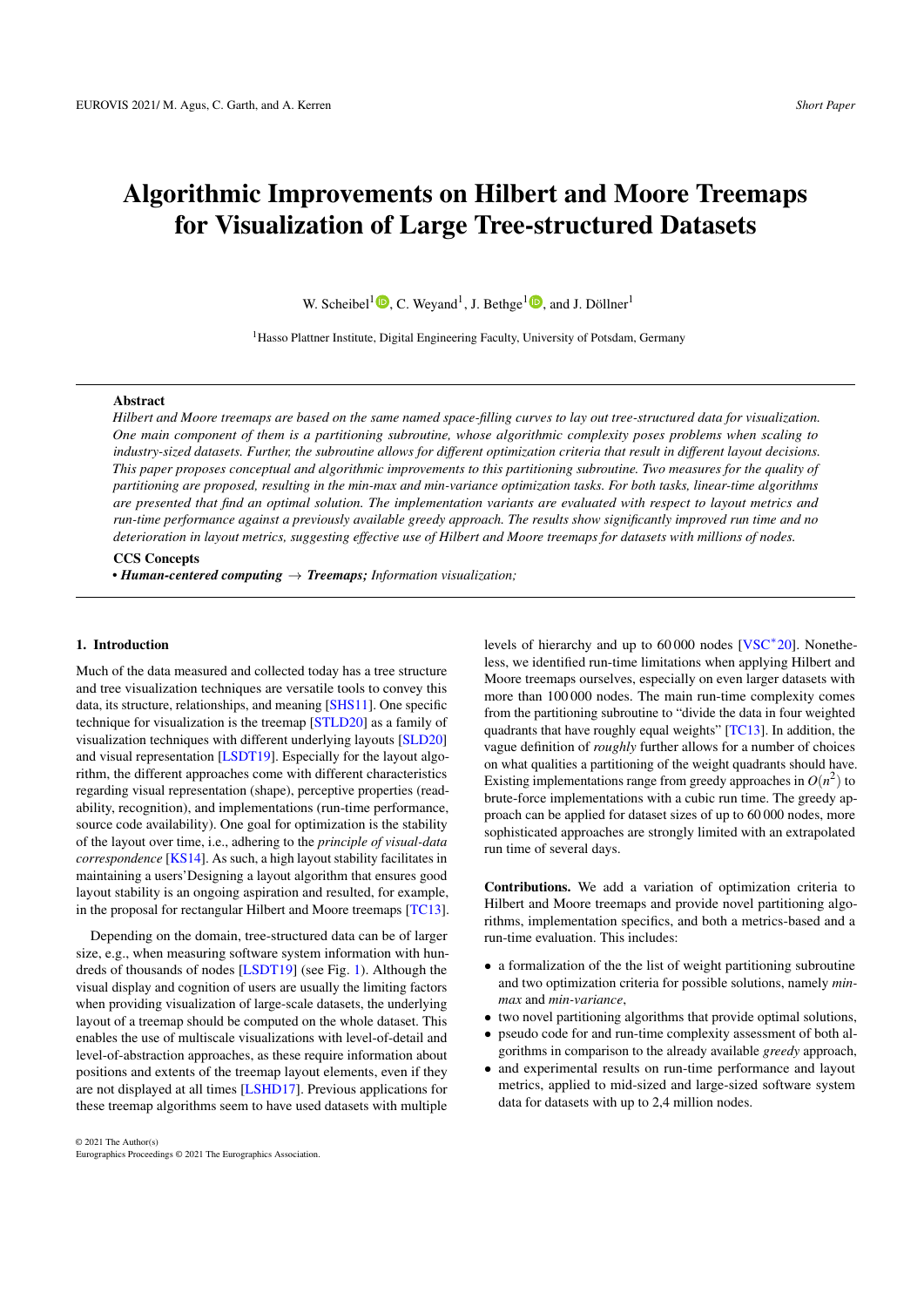<span id="page-1-3"></span>

<span id="page-1-0"></span>Figure 1: *Hilbert layout of the Firefox project with over 100 000 leaf nodes using min-max partitioning.*

Related Work The Hilbert and Moore space-filling curves and the partitioning of the list of weights are the basic building blocks for both treemap algorithms. The concept of space-filling curves was previously considered for treemap layout algorithms with the Strip treemap [\[BSW02\]](#page-4-8) and later conceptually extended by Spiral and S-Shape treemaps [\[TS07\]](#page-4-9). A space-filling Hilbert curve was previously used for non-convex Jigsaw Maps [\[Wat05\]](#page-4-10). The approach to partition the list of weights to perform divide-and-conquer layouts was first proposed with the Binary treemap [\[SP14\]](#page-4-11) and has been established since then [\[LSNH13,](#page-4-12)[FGDH19\]](#page-4-13).

## 2. Partitioning Subroutine

The part of the layout algorithm with most impact on run time and presumed impact on layout quality is the recursive partitioning of the list of weights into four parts with "roughly equal weights" [\[TC13\]](#page-4-5). However, the original paper provides no detailed approaches and no discussion on possible optimization goals of this partitioning, limiting expressiveness and comparability of implementations. As of now, one specific implementation is publicly available, implementing a *greedy* approach. In the following, we formalize the problem of this list-of-weight partitioning and propose two quality measures, namely *min-max* and *min-variance*. We further provide linear-time algorithms to find an optimal solution for each quality measure. Although not discussed for each algorithm, the use of a prefix sum on the list of weights is a strong factor on the run-time complexity and should be considered a standard optimization for such range queries [\[CLRS09\]](#page-4-14).

**Problem Formalization.** Let  $A = (a_0, \ldots, a_{n-1})$  be an array of *n* positive numbers with  $W = \sum a_i$ . For two indices  $i < j$ , we denote the subarray  $(a_i, \ldots, a_{j-1})$  as  $A[i, j]$ . A set of  $k+1$  indices  $c_0 =$  $0, c_1, \ldots, c_{k-1}, c_k = n$  with  $c_i < c_{i+1}$  induces a subdivision of *A* into *k* disjoint consecutive subarrays  $P_1, \ldots, P_k$  where  $P_i = A[c_{i-1}, c_i]$ . We call  $P = \{P_1, \ldots, P_k\}$  a *k*-partitioning of the array *A* and the indices  $c_1, \ldots, c_{k-1}$  its cuts (omitting  $c_0$  and  $c_k$ ). Further, we denote *P*<sup>*i*</sup> as a segment and  $W_i = \sum_{a \in P_i} a$  its weight. The term quadrant is used for segment when *k* is four. To measure the quality of a

partitioning *P*, we propose to measure the heaviest segment

<span id="page-1-2"></span><span id="page-1-1"></span>
$$
\max(P) = \max_{1 \le i \le k} W_i,\tag{1}
$$

or the variance of segment weights

$$
Var(P) = \sum_{1 \le i \le k} (W/k - W_i)^2.
$$
 (2)

In both cases the goal is to minimize the respective measure. Analogous to minimizing the heaviest segment (min-max), one could maximize the lightest segment (max-min). Note that a perfectly balanced partition ( $W_i = W/k$ ) is optimal under all three measures, but unbalanced partitionings are penalized differently. We restrict our analysis to min-max and min-variance.

Finding a Min-Max Partition. When searching an optimal solution with respect to the measure given in Eq. [1,](#page-1-1) the number of cuts is fixed to 3 while the weight of the heaviest quadrant is to be minimized. We derive a linear algorithm for this optimization task by first considering a slightly modified problem. Suppose an upper bound *B* on the weight of the heaviest segment were given and the number of cuts to achieve this bound should be minimized. In this setting, it is possible to compute a solution using a scan-line approach. That is, one extends the current segment as long as the summed weight stays below the bound and otherwise makes a cut. The correctness of this approach can be proven via a *greedy stays ahead* argument. The naive algorithm runs in linear time but can be reduced to  $O(\log n)$  per cut using a binary search over the prefix sum as shown in Algorithm [1.](#page-2-0) In the pseudo code, the binary search function returns the first index *i* where the prefix sum exceeds the value  $used + B$ , that is, the rightmost index to which we can extent the current segment without violating the limit *B*.

Since, the number of required cuts is monotone decreasing in *B*, we can use binary search over *B* to find the smallest bound that can be met with at most 3 cuts. With Algorithm [1](#page-2-0) as a subroutine, we obtain an algorithm for the original problem with exactly three cuts. To maintain logarithmic running time for one invocation of Algorithm [1,](#page-2-0) we limit the number of found segments. In total this yields an  $O(n + \log(\frac{W}{\epsilon}) \log(n))$  algorithm with *W* being the total weight and  $\varepsilon$  the desired precision, e.g.,  $\varepsilon = 1$  for integral numbers.

Finding a Min-Variance Partition. While a naive approach tests all combinations for the three cuts leading to a run time of at least  $O(n^3)$ , there is a dynamic programming solution for this problem that runs in  $O(n^2k)$  where *k* is the number of desired cuts [\[Sta13a,](#page-4-15) [Sta13b\]](#page-4-16). Improving on this, we provide an algorithm that computes an optimal partitioning with 3 cuts in linear time (see Algorithm [2\)](#page-2-1). The idea is to test all positions for a middle cut *m*, while maintaining cuts *l* and *r* that bisect  $A[0,m]$  and  $A[m,n]$ , respectively.

Regarding the correctness of this algorithm, we test all possible positions for the middle cut so at one point we find the optimal one. What remains to show is that, given a middle cut, we place the other cuts optimally. First, we observe that the left and right cut are independent. Now, suppose some subarray  $A[b, e]$  that is to be bisected into two segments by a cut *c*. Let  $M = W/4$  be the desired quadrant weight. We search an index *c* before which to cut with  $b < c < e$  such that  $(M - \sum_{i=b}^{c-1} a_i)^2 + (M - \sum_{i=c}^{e-1} a_i)^2$  is minimized according to Eq. [2.](#page-1-2) Let  $S = \sum_{i=0}^{e-1} a_i$  be the total weight of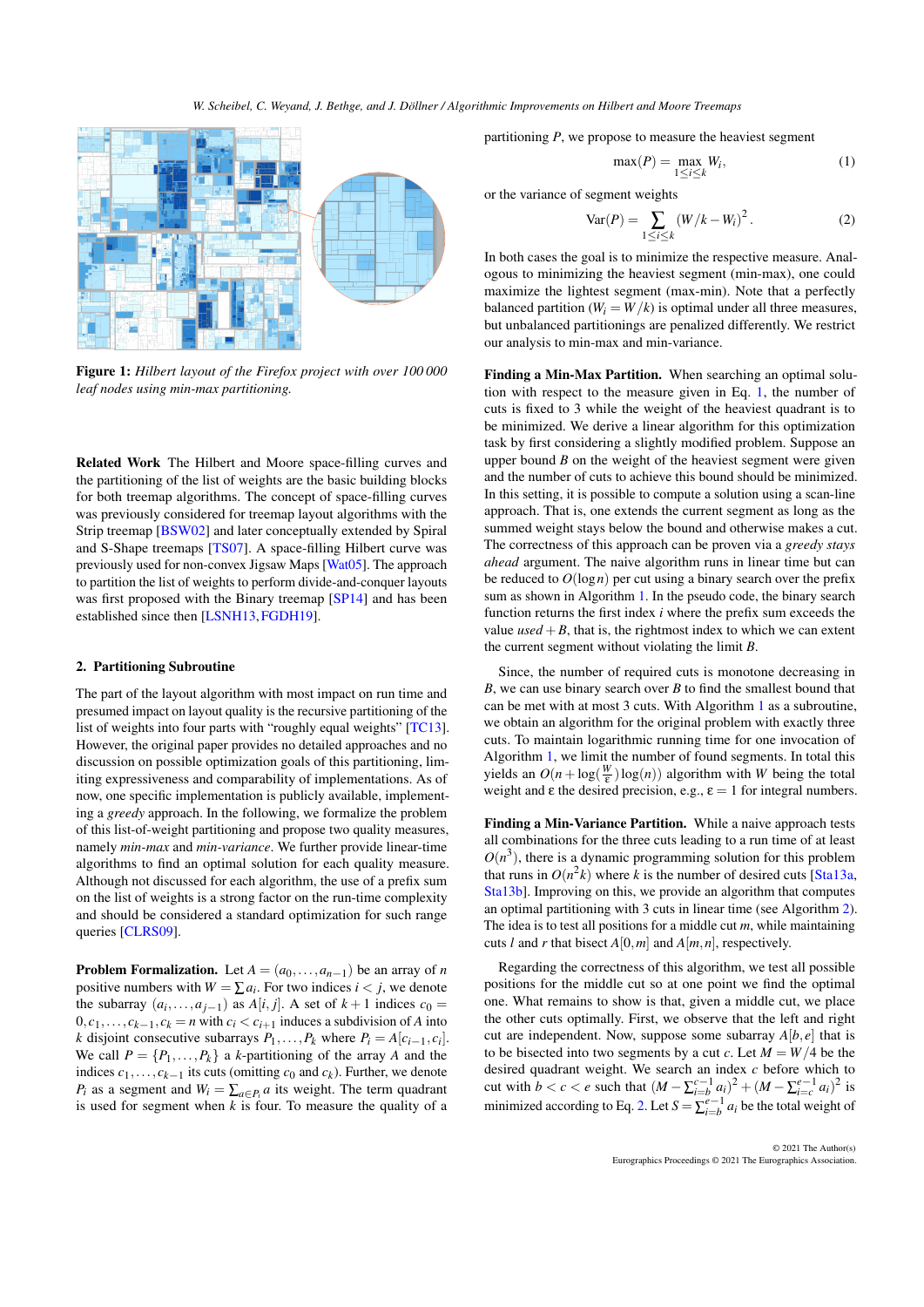<span id="page-2-3"></span>Algorithm 1: Pseudo code of the min-max partitioning subroutine. This algorithm is performed as subroutine of a binary search over the weight of the heaviest segment.

Input: segment bound *B*, prefix sum *S* 1  $cuts \leftarrow [$  ], used  $\leftarrow 0$ 2 while  $used < W$  and  $|cuts| < 4$  do  $3 \mid i \leftarrow$  binary\_search(*S*, used + *B*) 4 *cuts*.append(*i*) 5  $used \leftarrow S[i-1]$ 

<span id="page-2-0"></span>6 return *cuts*

| Algorithm 2: Pseudo code of the min-variance partitioning algo- |  |
|-----------------------------------------------------------------|--|
| rithm.                                                          |  |

1  $cuts \leftarrow [1,2,3], l \leftarrow 1, r \leftarrow 3$ 2 for  $m \leftarrow 2$  to  $n - 2$  do 3 while  $l + 1$  *cuts A*[0,*m*] *more balanced* do 4  $\vert \vert l \leftarrow l+1$ 5 while  $r+1$  *cuts A*[*m, n*] *more balanced* do <br>6  $r \leftarrow r+1$  $\lfloor r \leftarrow r+1 \rfloor$ 7  $\vert$  if variance( $l,m,r$ ) < variance( $cuts$ ) then 8  $cl: \textit{cuts} \leftarrow [l, m, r]$ 9 return *cuts*

<span id="page-2-1"></span>the given subarray. If we could cut the sum  $S$  at any point  $x$ , instead of only at discrete indices, then the problem would be to minimize the imbalance given by the function

$$
f(x) = (M - x)^{2} + (M - (S - x))^{2}
$$
  
= 2x<sup>2</sup> - 2Sx - 2SM + 2M<sup>2</sup> + S<sup>2</sup>.

The root of the derivative  $f'(x) = 4x - 2S$  is at  $x = \frac{S}{2}$  and since f is a quadratic function, we know that the value of  $f$  is lower the closer we get to  $\frac{S}{2}$ . This means that the optimal way to place the left and right cut is to split the subarrays up to and from the middle cut as balanced as possible. Lastly, if the most balanced bisection of *A*[0,*m*] is at index *l*, then the most balanced bisection *l'* of  $A[0, m+1]$  will be to the right of *l*. Therefore, we can incrementally move *l* as we move *m*. The same holds for the right cut.

Regarding the run time of our algorithm, the outer loop tries all *n*−3 positions for the middle cut. The while loops advance the left and right cut, but each cut individually can only be incremented at most *n* − 4 times. Thus, amortized over all iterations of the outer loop, the while loops add an overhead of  $O(n)$ . Both the imbalance of a bisected subarray (lines 3,5) and the added variance of all four quadrants (line 7) can be computed in constant time using prefix sums. This yields an overall run time of *O*(*n*).

Greedy Partition. The only public implementation we are aware of uses a greedy approach to determine the quadrants [\[Son18](#page-4-17), VSC<sup>\*</sup>20]. This partitioning approach extends the current quadrant while the difference to the optimal quadrant weight decreases. The implementation handles additional edge cases, e.g.,  $A = (1, 47, 26, 26)$  would result in three segments, whereas  $A = (20, 20, 20, 20, 20)$  yields five segments. The referenced implementation recomputes the sum of the current quadrant in each iteration, leading to quadratic run time. With this, our larger datasets do not finish in reasonable time (i.e.,



<span id="page-2-2"></span>Table 1: *Lists of weights and optimal solutions w.r.t. introduced quality measures. The sum is 100 which results in an optimal quadrant size at 25. Example 1: The solution for min-max is not unique. The solution for min-variance is also optimal for min-max. Example 2: A bad instance for the min-max partitioning with three cuts.*

| <b>Example 1</b><br><b>Optimization Goal</b> | Weights<br>20<br>16<br>8<br>9<br>17<br>29                      |
|----------------------------------------------|----------------------------------------------------------------|
| min-variance<br>$min-max$<br>greedy          | 20<br>25<br>30<br>25<br>25<br>30<br>16<br>29<br>29<br>37<br>33 |
|                                              |                                                                |
| <b>Example 2</b><br><b>Optimization Goal</b> | Weights<br>33<br>22<br>11<br>11<br>22                          |

1 hour) and we optimized this algorithm using a running total to achieve linear time.

Quality Guarantees. The min-max and the min-variance approach provide strong guarantees, namely optimality regarding their respective measure. In contrast, there are no such or similar guarantees for the greedy approach. In fact, Example 1 in Table [1](#page-2-2) shows an instance where the greedy approach finds a very unbalanced solution although a good alternative exists. While the intuitively best solution in the Example 1 is optimal with respect to variance as well as the heaviest quadrant, a less balanced partitioning that is also optimal regarding the heaviest quadrant is given. Moreover, there are instances where the optimal min-max solution is arguably worse (less balanced) than a solution with a larger heaviest segment (see Example 2 in Table [1\)](#page-2-2). We find that min-variance best captures the notion of quadrants being *of roughly equal size*.

### 3. Evaluation

The three algorithms were evaluated by their layout quality and their computation time. We use twelve datasets containing multiple snapshots of a software system, two datasets containing a single snapshot but with a larger number of nodes, and one dataset containing part of the Github project landscape with 1.9 million leaf nodes. Details on the datasets including example layouts are provided with the additional material and we provide the measurement prototype in source as an open source repository [\[SWB21\]](#page-4-18).

Layout Metrics. The optimization criteria for treemap layouts revolve around readability and stability [\[TC13\]](#page-4-5). These two abstract targets are approximated using layout metrics. For readability, we use the average aspect ratio (AAR). For stability, the different layouts of tree-structured datasets are measured against different types of changes: (1) the average distance change w.r.t. position and extent (ADC) [\[BSW02\]](#page-4-8), (2) the relative position change w.r.t. neighborhood and adjacency (RPC) [\[SSV18\]](#page-4-19), (3) the average angular displacement that measures the change in direction for adjacent nodes (AAD) [\[WD08,](#page-4-20) [GCB](#page-4-21)<sup>\*</sup>15], (4) the rotation-invariant adaption that is the relative direction change (RDC) [\[HBD17\]](#page-4-22), and (5) the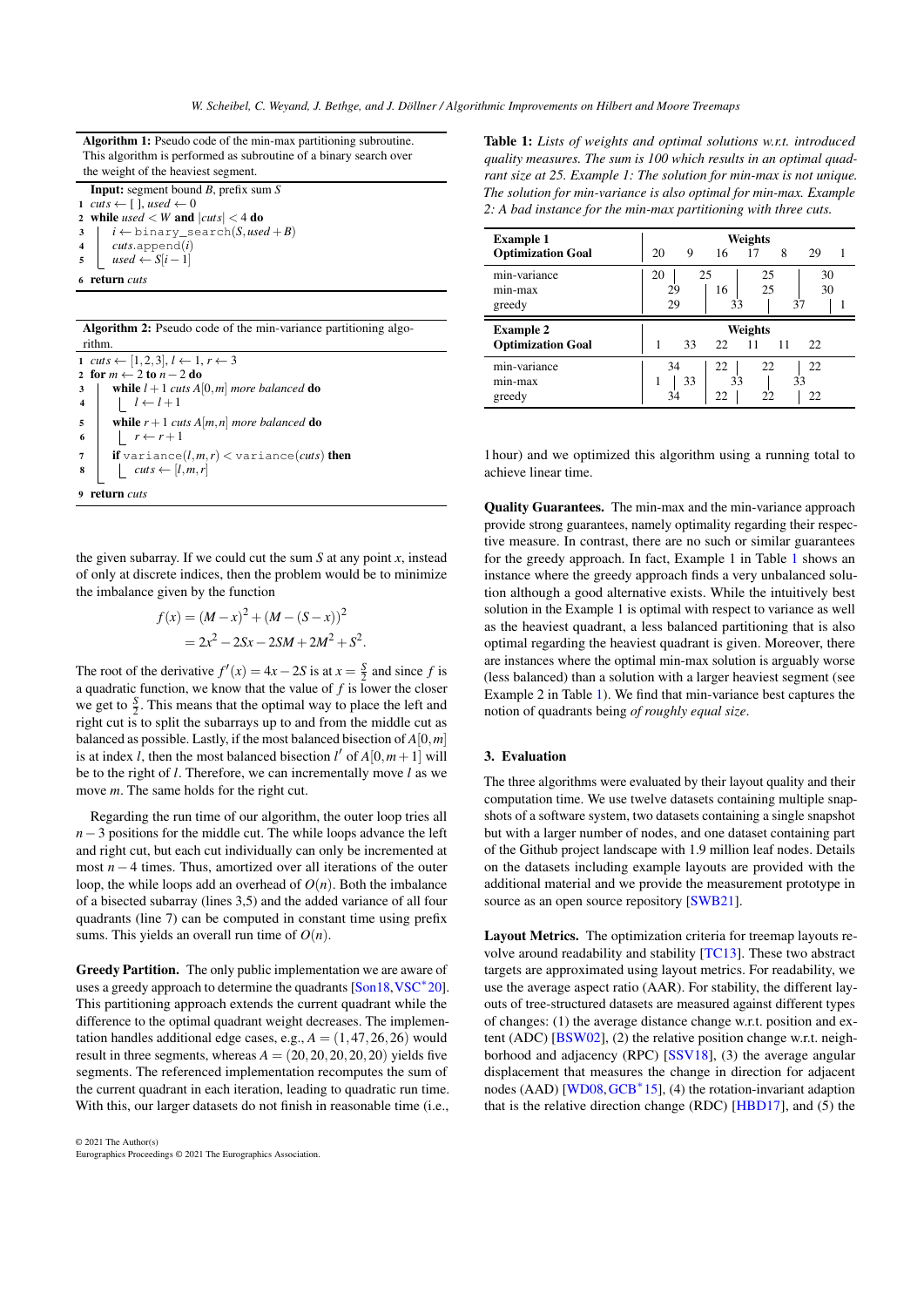<span id="page-3-2"></span>

*W. Scheibel, C. Weyand, J. Bethge, and J. Döllner / Algorithmic Improvements on Hilbert and Moore Treemaps*

<span id="page-3-0"></span>Figure 2: *Comparison of the layout metrics. A lower value is preferred for each metric.*



<span id="page-3-1"></span>Figure 3: *Algorithm run time for* greedy*,* min-max*, and* minvariance *implementations. Both the x-axis and the y-axis use logarithmic scaling. For reference, symbolic plots are added for the complexity classes*  $O(n)$ *,*  $O(n^2)$ *, and*  $O(n^3)$ *.* 

location drift, that considers the overall displacement of a layout element (LD) [\[TC13\]](#page-4-5). Our layout quality tests were applied to both the Hilbert and the Moore treemap variants using all three partitioning algorithms, resulting in six measurement series. The layout metric results show an overall similar stability and quality of treemap layouts (Figure [2\)](#page-3-0). There is a slight difference between using a Hilbert and a Moore curve for the base layout, as the layout metrics are slightly lower when using a Moore curve except for the LD metric. Further, the *min-max* partitioning algorithm results in slightly better aspect ratios for the layout elements than the *greedy* and *min-variance* approaches. Although the underlying curve slightly influences the layout readability and stability, the partitioning algorithm does not show a similar effect.

Run-time Performance. The algorithm run times were measured for each partitioning algorithm, each dataset, and each snapshot. We use the average layout computation time of 500 test runs that are measured after 500 additional warmup runs. The runs were executed using a single thread on an Ubuntu 20.04 system with an Intel Core™ i7-6850K at 3.6 GHz base speed. In general, the results for the three implementations perform similarly well (Figure [3\)](#page-3-1). The measurements suggests a linear run time complexity for each

implementation. Our improvement to the *greedy* implementation allows for a fair comparison of the implementations. Without the optimization, the plot would follow the  $O(n^2)$  symbolic plot. As overall observation, we see a ranking of the implementation variants regarding run-time performance with the *greedy* approach being first, the *min-variance* approach being second, and the *min-max* approach being third. The fastest execution of the greedy approach is expected as it uses minimal logic to distribute weights among quadrants. However, the main result is that the execution time for each implementation and dataset is similar and always less than one second for each measurement. More specifically, the largest dataset with 2.4 million nodes was computed in 357 milliseconds using the *min-max* approach and even faster for the other two approaches.

# 4. Conclusions

Summarizing, the partitioning subroutine of Hilbert and Moore treemaps allows for different interpretations and optimization goals. We presented two optimization goals, the *min-max* and the *minvariance*, and linear-time algorithms to solve them optimally. Further, the previously used greedy approach was optimized to linear time as well. Our improvements allow Hilbert and Moore treemaps to be used on large real-world datasets over multiple revisions while accounting for both layout stability and run-time performance. Our preliminary experiments confirm the linear run time and show no deterioration in layout quality. The choice of datasets resulted in no significant differences, which may come from their number or variety and them not being standardized datasets. Further, an open question is which measure is most natural and best reflects the balance of a partitioning. For future work, we plan to extend the evaluation w.r.t. dataset sizes, further metrics [\[BSW02\]](#page-4-8), and aspect ratios [\[KHA10\]](#page-4-23), as well as to explore the continuity of the space-filling curve across hierarchy levels and sibling nodes.

#### Acknowledgements

We want to thank the anonymous reviewers for their valuable comments and suggestions to improve this article. This work has been supported by the German Federal Ministry of Education and Research (BMBF) through grant 01IS19006 ("KI-Labor ITSE"). Further, this work is part of the "Software-DNA" project, which is funded by the European Regional Development Fund (ERDF – or EFRE in German) and the State of Brandenburg (ILB).